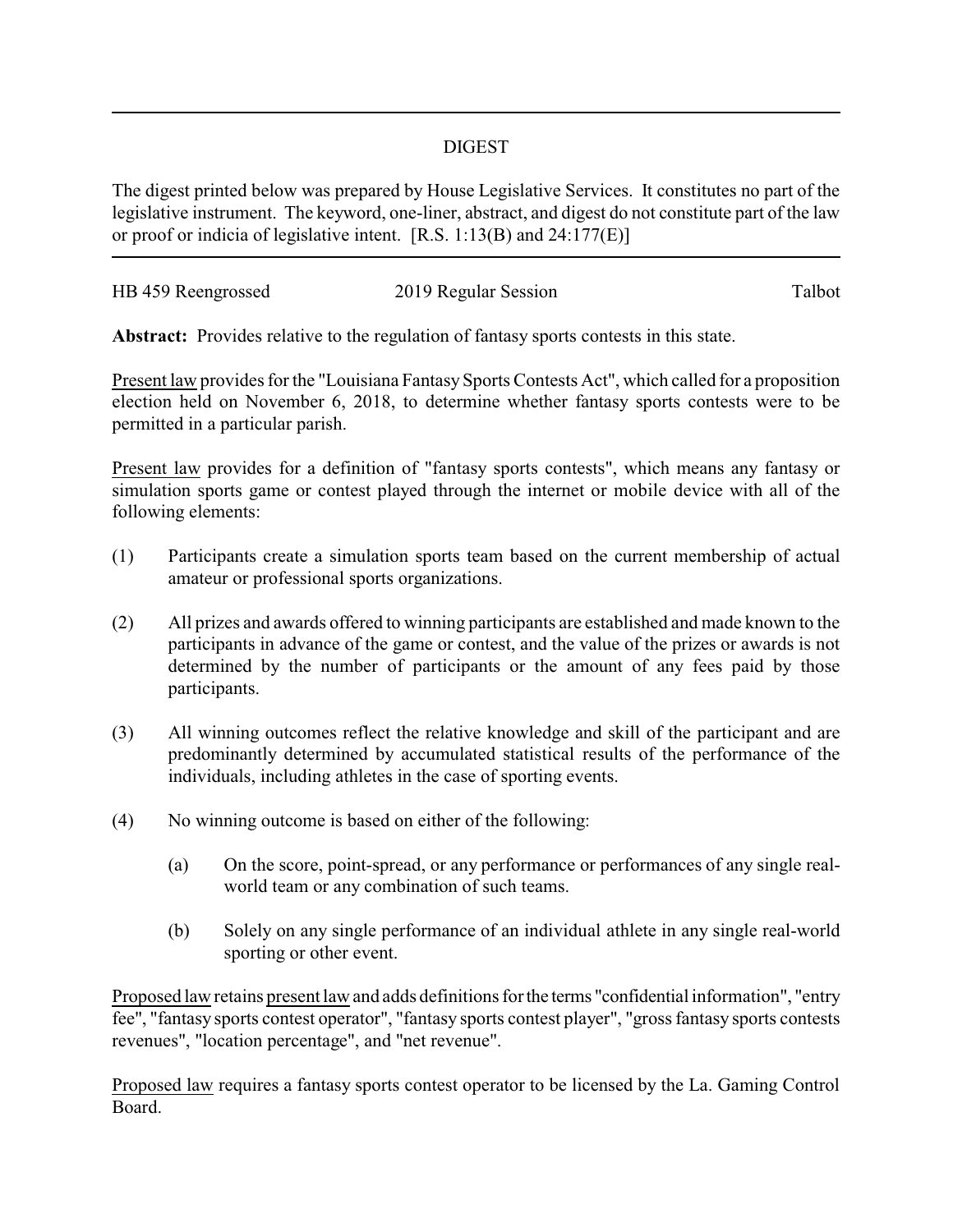Proposed law provides that a fantasy sports contest operator must:

- (1) Be authorized to transact business in this state.
- (2) Demonstrate to the La. Gaming Control Board that the operator is suitable for licensing pursuant to present law (R.S. 27:28).

Proposed law provides that any fantasy sports contest operator that allows its license to lapse, without requesting an extension of time to file for a renewal, is required to resubmit an initial application for licensure.

Proposed law requires the board to issue or deny a fantasy sports contest operator's license within 60 days of receipt of application for licensure. Provides that the board shall provide an operator with specific reasons if a license is not issued.

Proposed law provides that as a condition of licensure, a fantasy sports contest operator is required to submit evidence to the board that the operator has established and will implement certain commercially reasonable procedures for fantasy sports contests which include but are not limited to:

- (1) The verification that a fantasy sports contest player is 21 years of age or older.
- (2) The requirement that fantasy sports contests are conducted in a venue where the fantasy sports contest player is at least 21 years of age or older.

Proposed law prohibits fantasy sports contests operators from offering fantasy sports contests based on the performances of participants in high school or youth athletic events.

Proposed law requires a licensed fantasy sports contest operator to:

- (1) Annually contract with a certified public accountant to conduct an audit that is consistent with the standards accepted by the American Institute of Certified Public Accountants.
- (2) Submit to the board a copy of the audit report.

Effective upon signature of the governor or lapse of time for gubernatorial action.

(Amends R.S. 27:302; Adds R.S. 27:306, 307, and 308)

## Summary of Amendments Adopted by House

- The Committee Amendments Proposed by House Committee on Administration of Criminal Justice to the original bill:
- 1. Remove proposed law language that a fantasy sports contest operator may offer fantasy sports contests during the time its application for licensure is pending before the La.